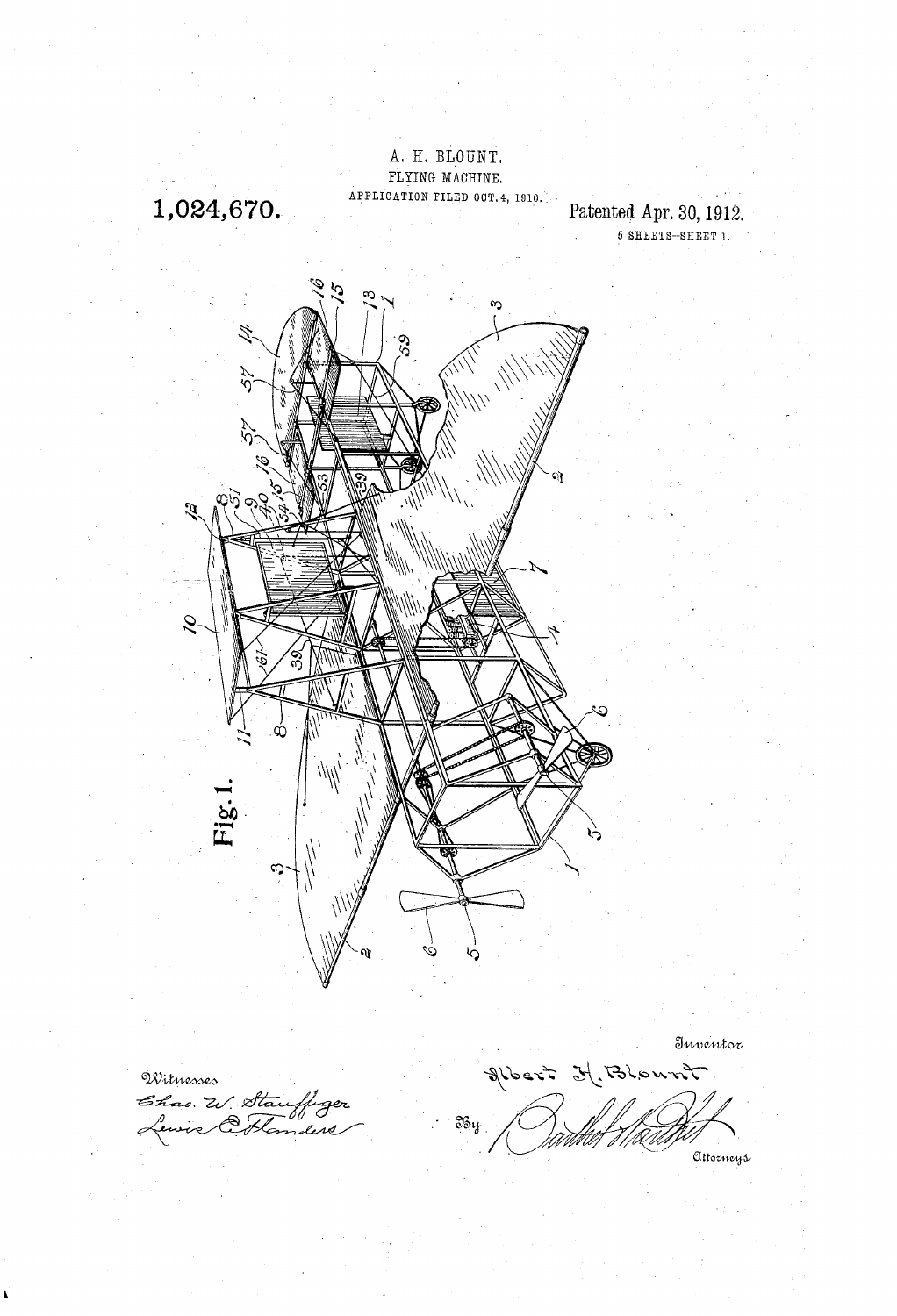

 $\mathbf{t}$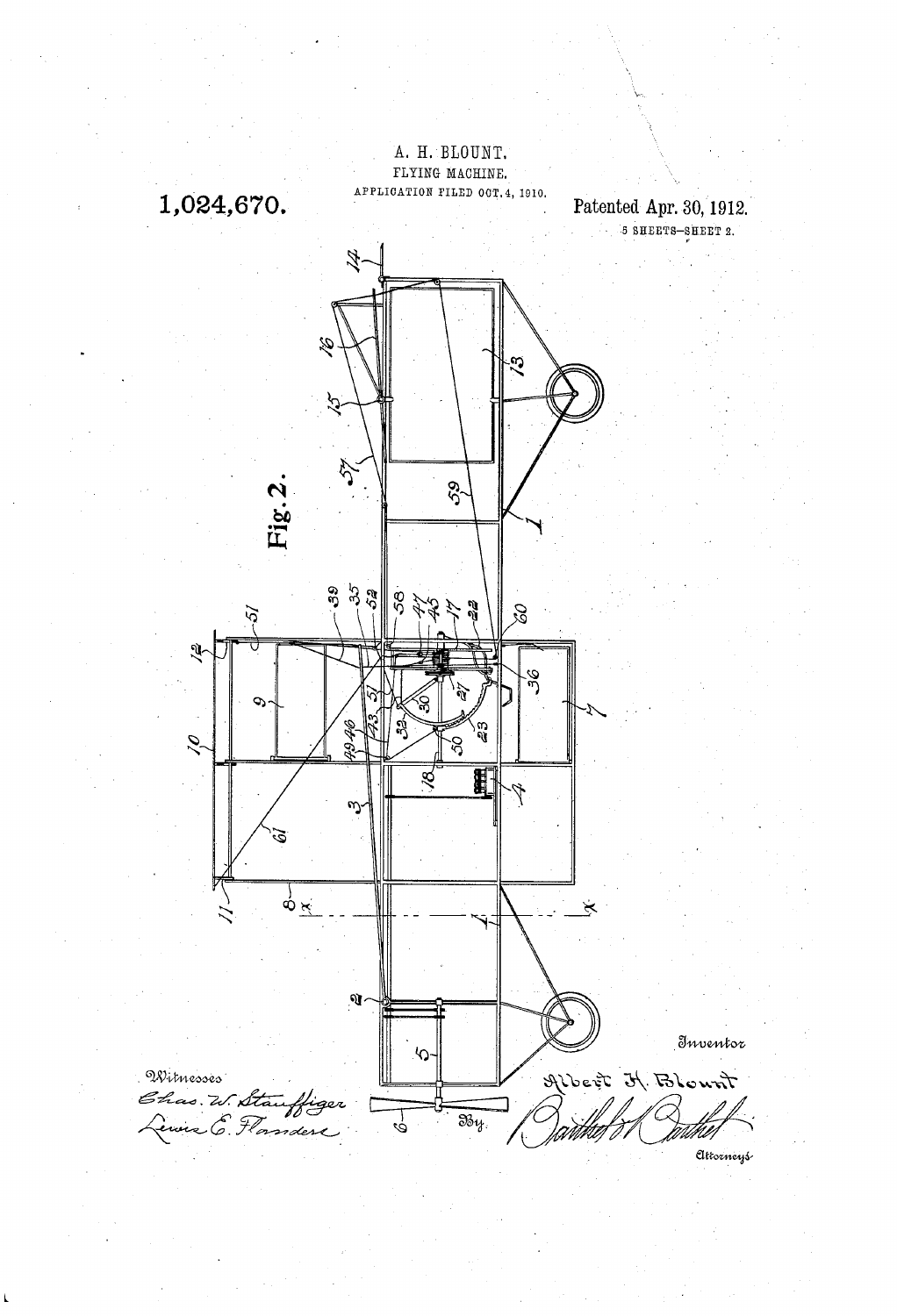

À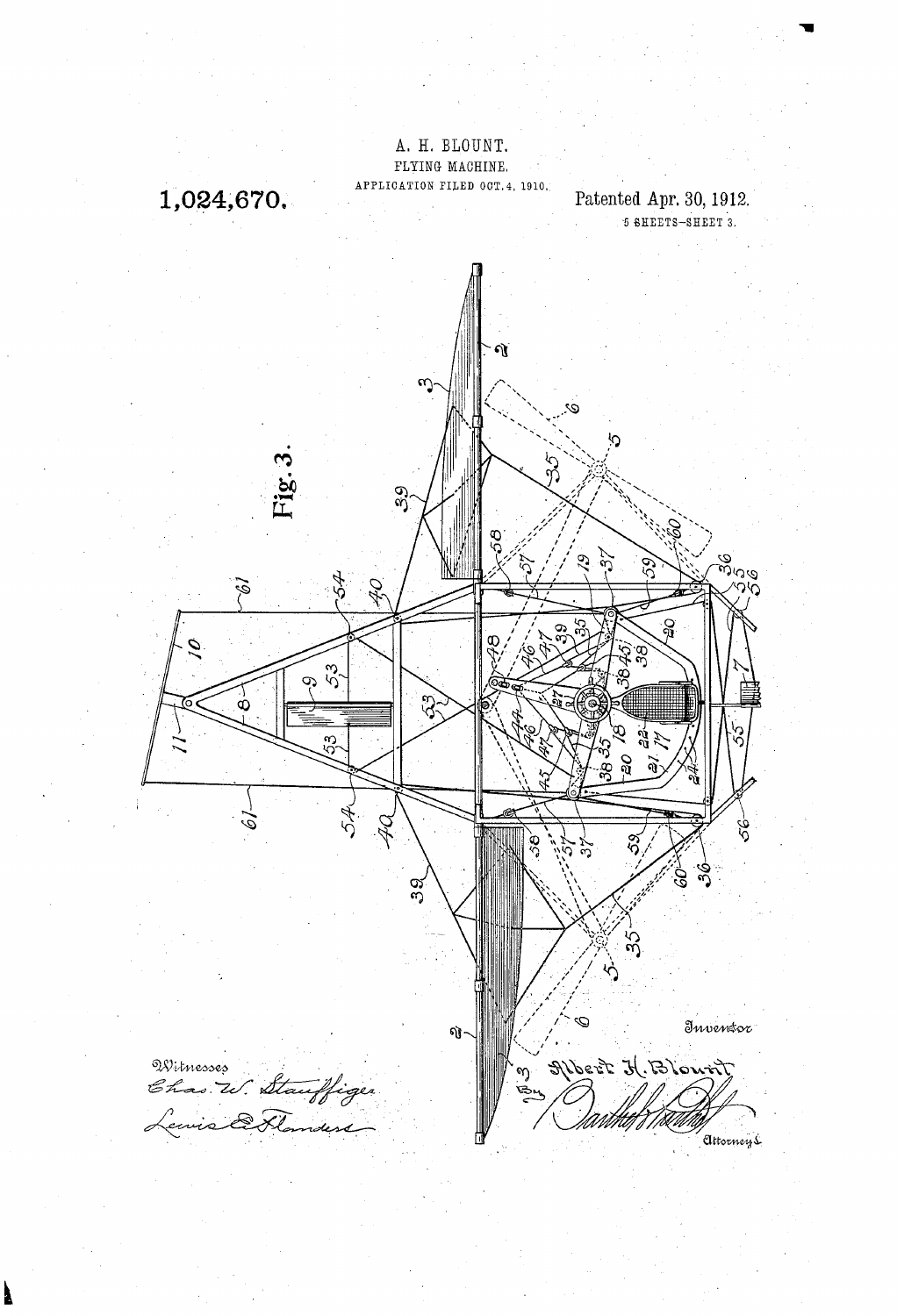A. H. BLOUNT. FLYING MACHINE. APPLICATION FILED OCT. 4, 1910.

1,024,670.

Patented Apr. 30, 1912.

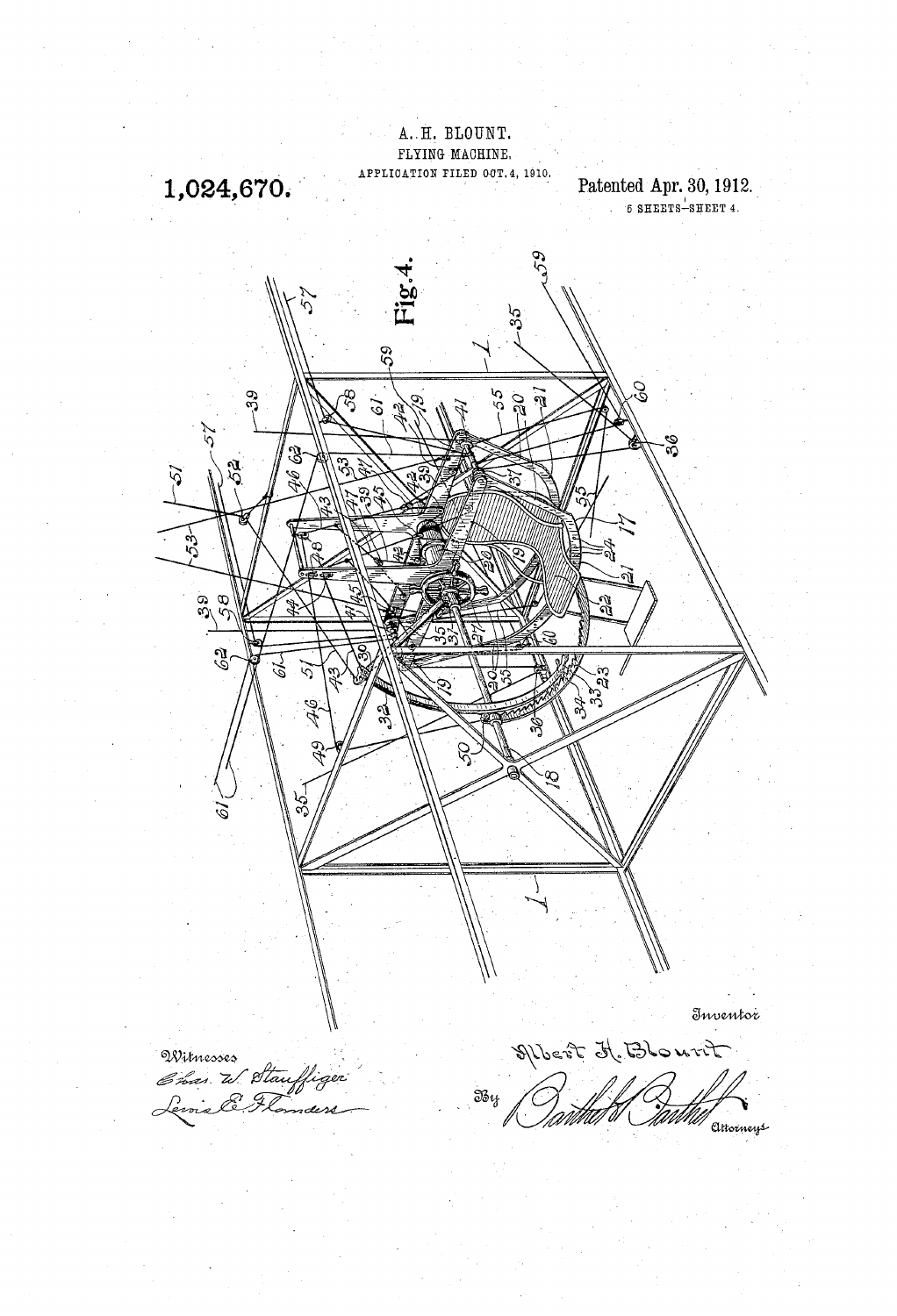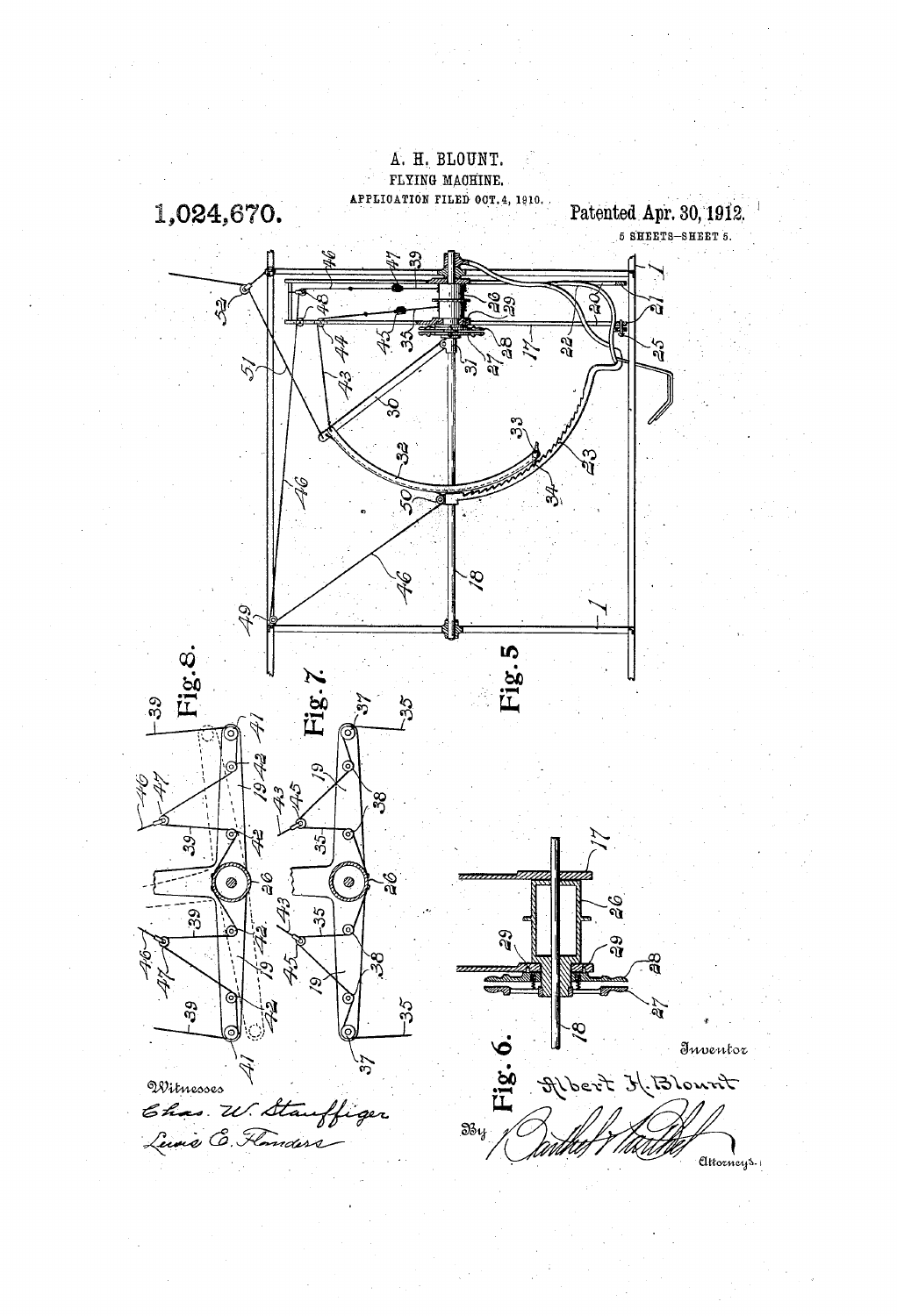# UNITED STATES PATENT OFFICE.

## ALBERT H. BLOUNT, OF DETROIT, MICHIGAN.

### FLYING-MACHINE,

1,024,670. Specification of Letters Patent, Patented Apr. 30, 1912.

Application filed October 4, 1910. Serial No, 585,207.

To all whom it may concern:

Be it known that I, ALBERT H. BLOUNT,<br>a citizen of the United States of America,

- 
- residing at Detroit, in the coanty of Wayne<br>5 and State of Michigan, have invented cer-<br>tain new and useful Improvements in Fly-<br>ing-Machines, of which the following is a<br>specification, reference being had therein to<br>the a
- also by providing stability planes adapted<br>to be manipulated to maintain the machine in its upright position while in flight and to right the same if thrown out of balance.<br>A further object of the invention is to
- provide<sub>l</sub> suitable means for automatically adjusting the several planes to maintain the balance of the machine and further to pro-20
- vide certain other new and useful features 25 in the construction and arrangement of parts all as hereinafter more fully described reference being had to the accompanying drawings in which,
- Figure 1 is a perspective view of a ma-30 chine embodying the invention; Fig. 2 is a side elevation of the same; Fig. 3 is an en-<br>larged transverse section substantially on
- Fig. 4 is an enlarged perspective view of the<br>35 controlling mechanism; Fig. 5 is a longitudi-<br>nal vertical section through the controlling<br>mechanism shown in Fig. 4; Fig. 6 is an<br>enlarged sectional detail of the controlli
- 

For the purposes of illustration a machine of the mono-plane type is shown, but<br>if found desirable a plurality of main sus-<br><sup>45</sup> taining planes may be used. Aeroplanes of the mono-plane or by-plane type are liable to suddenly drop main axis or thrown out of balance, ow-<br>ing to the slight resistance to edgewise<br>59 movement offered by the main planes and<br>the operator is mainly dependent upon the<br>steering planes to right his machine. I  $55$  the planes will have little effect in righting to suddenly drop when tilted upon their headway owing to the stopping of the motor,

the machine and if it is near the ground, the rudder plane will not act quickly enough to bring the machine to an upright position before it strikes.

In the accompanying drawings 1 is a suit-  $60$ able rectangular frame work upon which is mounted, transversely thereof and near its forward end, a shaft or spar  $2$ , and to the forward end, a shart or spar  $z_i$  and to the laterally projecting ends of this spar are pivotally attached, two main sustaining planes 3 extending rearwardly from the spar and adapted to be raised and lowered at their rear edges to change their angle of inclination to the frame and to the line of flight. A suitable motor 4 is supported upon the  $70$ frame and motion is transmitted from said motor by any suitable means, such as Sprocket wheels and chains, to shafts 5 sup ported in bearings on the forward end of the frame and provided with suitable pro- 75 pellers 6. 65. 70

Located below the frame 1 within a suit able downward extension thereof is a stability plane 7 pivoted at its forward end to turn upon a vertical axis, and located above 80 the frame 1, in a suitable frame work 8 forming an upward extension to said frame, end to turn upon an upwardly extending<br>axis. These planes.7 and 9 being located at an interval below and above the main lon gitudinal axis of the frame, when the ma these planes offer resistance to such tilting and tend to right the machine, and by prop These planes. 7 and 9 being located at 85 chine is tilted on its main axis during flight, 90 erly turning them at an inclination to the : line of flight, their action is increased to quickly bring the machine back to its bal anced position. The balancing of the mas chine is further aided by a manipulation of the main planes 3, as when the machine is tilted to one side, the plane at that side may be lowered at its rear edge and the plane at the other side similarly raised. Pivotally attached to the upper end of the extension 8 chine is further aided by a manipulation of 95

extension 8 of the frame, is a combined lift ling and stability plane 10. The forward. end of this plane is maintained at a certain<br>distance above the main frame of the machine<br>by an arm 11 which is pivoted to the upper<br>end of the frame extension and at its rear<br>end, the plane is attached to the frame by a<br>s raised or lowered. Said plane may thus be Pivotally attached to the upper end of the 100 by an arm 11 which is pivoted to the upper 105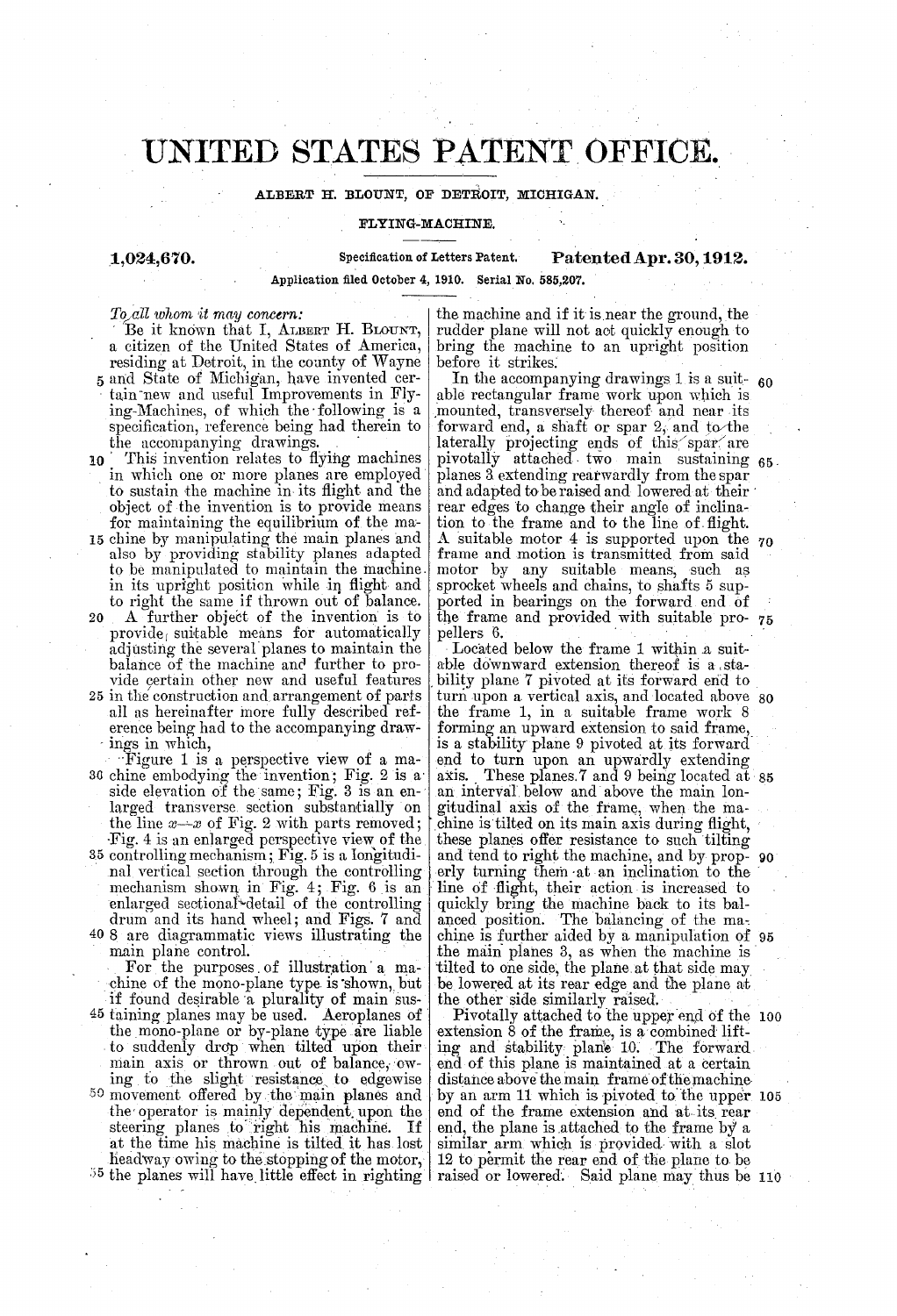tilted transversely to the line of flight or<br>it may be inclined to the line of flight by lowering its rear end. This plane being located at the extreme upper end of the frame **5** extension, will, when tilted transversely to the line of flight, quickly right the machine should its motor stop and the machine tilt should its motor stop and the machine tilt<br>and start to fall edgewise, said plane when 10 movement, which surface is far above the so tilted presenting a surface to resist side

main axis of the machine.<br>A rudder plane 13 is pivotally supported. within the rear end of the frame. 1 to swing<br>in a vertical plane on an axis extending at 15 right angles to the axis of the main planes 20 and like adjustment of both main planes<br>will also cause the machine to rise or fall in and pivotally attached to the extreme rear end of the frame is a rudder or altitude plane 14 for directing the machine upward or downward in its flight. A simultaneous and like adjustment of both main planes will also cause the machine to rise or fall in its course.

25 erally projecting ends of which two auxil-Extending across the frame 1 near its<br>rear end is a shaft or spar 15 upon the latiary sustaining planes 16 are pivotally supported to be adjusted at an inclination to the line of flight similarly to the main planes 3.

30 If the machine during its forward flight<br>is tilted from any cause against the will of justment of the main planes 3 relative to<br>35 each other, the relative adjustment of the the operator, it is very quickly again brought into balanced position by the adstability planes  $7$  and  $9$  and the tilting of the plane 10, and to automatically and simultaneously so adjust all of these planes to bring the machine into balanced position<br>40 a pendulous frame 17 is pivotally supported tion to carry the operator or any object of 45 considerable weight so that the frame will arms 19 mounted upon the shaft to turn<br>thereon and extending laterally therefrom.<br>50 The outer ends of the arms are connected within the frame 1 upon a shaft 18, to swing transversely of the machine. This pendu-<br>lous frame may be of any suitable construcbe swung by the weight when the machine is tilted. As shown, the frame consists of by cross bars and downwardly extending<br>bars 20 are secured to the ends of the arms<br>19 and the lower ends of said bars are con-55 60 at its upper end and is secured at its lower 65 tachably engage the holes aid connect the nected by cross members. 21. A suitable chair or seat 22 is pivotally attached to the shaft 18 to turn thereon independently of said frame 17 and hangs downward therebar 23 is pivotally attached to the shaft 18 end to the forward side of the seat to support the same. In one of the cross bars 21 of the frame is a series of holes  $24$  and car-<br>ried by the seat frame is a pin  $25$  to de-<br>lower both of the main planes simultaneried by the seat frame is a pin 25 to de from within said frame. A curved rack

seat frame with the cross bar of the frame<br>17 so that said seat and frame will swingtogether upon the shaft. Mounted upon<br>the shaft 18 to turn thereon between the<br>pairs of arms 19 is a drum 26 and a hand  $\gamma$ wheel is secured to the end of the drum<br>for turning the same, said wheel being<br>made in two parts, the one part 27 being fast<br>on the drum and the other part 28 slidable on the drum and the other part 28 slidable<br>longitudinally thereof and provided with  $\eta$ : pins 29 to engage holes in the adjacent arm 19 of the frame and thus detachably con nect the drum with the frame 17 to turn therewith upon the shaft 18. An arm 30 is<br>pivotally attached at its lower end to a bear-<br>ing 31 on the shaft 18 adjacent to the wheel 27 and to its upper end a curved bar 32 is attached, said bar extending downward adjacent to and guided upon the curved rack bar 23. The lower end of the bar 32 is pro- 8t vided with handles 33 by means of which it<br>is manipulated by the operator, and a suit-<br>able pawl 34 is carried on the bar adjacent to the handles to engage the teeth of the rack bar  $23$  and hold the bar  $32$  in any posi-  $90$ tion to which it may be adjusted by the operator. <u> ૪</u>ા

Any suitable connections may be made be-<br>tween the pendulous frame and the several planes to be automatically operated thereby 95 so that when the machine is tilted and the frame swings laterally, the several planes will be properly adjusted to right the machine. As illustrating one manner in which cables are shown in the drawings running over suitable pulleys from the frame to the Several planes. The main planes 3 are each operated by means of a line 35 attached to under a pulley. 36 on the frame 1 and up-<br>ward over a pulley 37 carried at the outer end of the laterally extending arms 19. This line then passes beneath pulleys 38 on the arm to the lower side of the drum 26 11 where it is secured to wind around the drum when said drum is turned relative to the arms 19. A similar line 39 is attached to the upper side of each main plane 3 and passing over a pulley 40 on the frame 8 ex tends downward and around a pulley 41 carried by the outer ends of the arms 19. The line passes from the pulley 41 beneath pulleys  $42$  on the adjacent aim and thence to the upper side of the drum. The plane 3 at the other side of the machine is oper- $\mathbf{0}$  $\mathbf{0}$ ated by like lines running in the same manner so that when the pendulous frame is the planes will be automatically raised at its rear edges and the other plane lowered. 2

In order that the operator may raise or ously to direct the machine upward or 130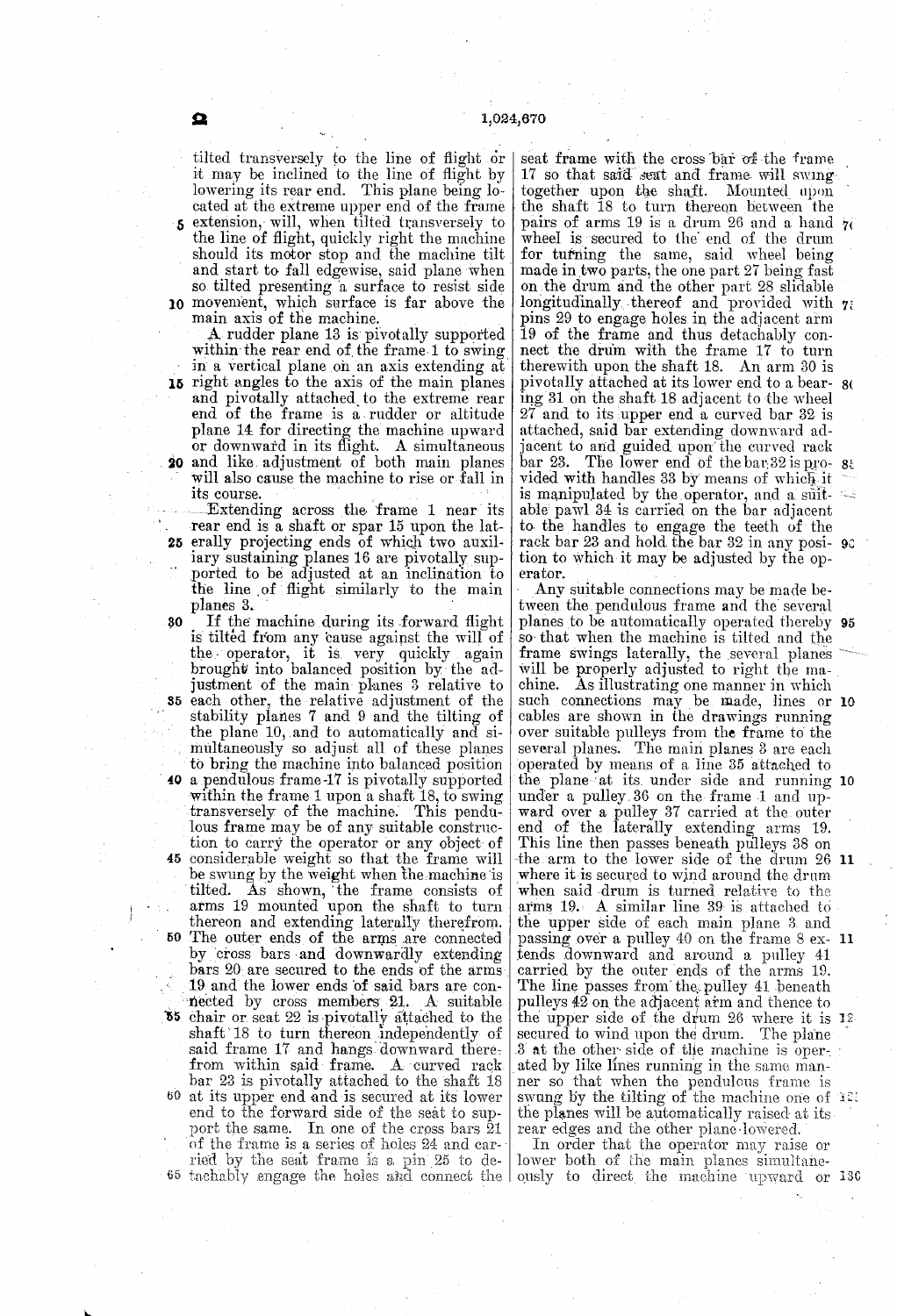downward in its flight, a line 43 is attached to the upper end of the curved bar 32 and wardly extending arm on the pendulous 5 frame. From the pulley 44 the line extends downward and is branched to form

- two laterally extending ends which are each provided with a pulley 45 over which the lines 35 run between the pulleys 38, a loop<br>being thus taken up in each line 35 and<br>said lines equally shortened to pull down-
- 5 ward upon both of the main planes when  $|$ the bar 32 is swung downward by the oper ator. The lines 39 running to the upper sides of the two main planes must of neces sity be let out an equal amount when the

 $\mathbf 0$ 

- 20 and the branched ends provided with pullines 35 are taken up in the manner described, and this is accomplished by provided ing a line 46 which is branched at one end and the branched ends provided with pulleys 47 to engage loops in the lines 39 be-
- tween the pulleys 42. The line 46 extends upward and over suitable pulleys 48 carried by the upwardly extending arms on the pen
- 25 dulous frame and thence forwardly over a pulley 49 and downward to a pulley 50 at tached to an ear on the upper end of the rack bar 23. After extending over the pulley 50 it is passed along the edge of the bar
- the bar is moved downward, pulling upon<br>the line 43, the line 46 is payed out an equal<br>amount and thus as the loops in the lines 35<br>35 are increased the loops in the lines 39 are 32 which is grooved to receive it and se cured to the upper end of the bar. When are increased the loops in the lines 39 are
- decreased and the planes are simultane-<br>ously lowered. An opposite or upward<br>movement of the bar 32 will cause an oppo-
- 40 site or upward movement of the planes.<br>When the main planes are lowered by the movement of the bar 32 to direct the machine upwardly in its flight it is desirable<br>that the plane 10 be lowered at its rear end that the plane. 10 be lowered at its rear end in a like proportion. To so lower the rear
- 45 end of the plane 10 a line 51 is attached thereto and extends downward and around a pulley 52 attached to the frame 1 and thence extends forwardly and is secured to<br>the upper end of the bar 32 so that when
- the upper end of the bar 32 so that when<br>50 said bar is swung downwardly to lower the rear edges of the main planes a pull will be exerted upon, the line 51 and the rear end of the plane 10 will also be lowered. Upon an opposite movement of the bar 32 to raise
- 55 the planes 3, the line 51 will be slackened and the planes 3, the line 51 will be slackened and the plane 10 will be free to rise at its rear end so that the action of the air against its under side will raise it to the limit of the movement permitted by the line.
- SO 65 erally in each direction over pulleys 54 on The stability planes  $\bar{7}$  and  $9$  are automatically turned when the machine tilts, by lines attached to the pendulous frame. The upper plane 9 is turned by lines 53 attached to the plane near its rear end and extended lat

-to the arms 19 of the frame 17. Lines 55 the upward extension 8 of the main frame. These lines after passing over said pulleys are crossed and attached at their lower ends are secured at one end to the frame 17 and 70 extending downward therefrom, are crossed. and extend over pulleys 56 on the down ward extension of the main frame and are<br>then attached to opposite sides of the plane then attached to opposite sides of the plane 7. By this arrangement of the lines, when 75 the machine is tilted toward one side the the machine and the plane 7 will be turned in an opposite direction, thus presenting machine is propelled forwardly in a manner which will tend to right the machine. their surfaces to the action of the air as the 80

The auxiliary planes 16 are adjusted up and down with a movement corresponding to the movement of the main planes and simultaneously therewith upon the tilting of the machine, by lines. 57 attached to their upper sides and extending forwardly over suitable pulleys 58 on the main frame above the pendulous frame 17 and thence down ward and secured to the outer ends of the arms 19 of said frame. Lines 59 are at tached to the lower side or said planes 16<br>and extending forwardly over suitable pul-<br>leys and around pulleys 60 on the main frame, are also attached to the ends of the 85 90 ยุอ

laterally extending arms of the pendulous<br>frame.<br>The plane 10 is tilted upon its longitudi-<br>nal axis by means of lines 61 secured to said 100<br>plane near its forward end, and extending downwardly over pulleys 62, and these lines are attached at their lower ends to the outer ends of the arms 19 of the frame 17. Said the pendulous frame, caused by the tilting<br>of the machine, and presents a side surface to the action of the air when the machine starts to fall edgewise which will turn the plane is thus tilted with the swinging of 105 machine on its main axis to an upright 110

a circle or against a heavy machine on its main axis to an upright position again. . . . Any suitable means (not shown) may be provided for operating the rudders 13 and 14. - If it is found desirable to tilt the ma chine when in flight and maintain the same in its tilted position, as when traveling in machine may be so tilted; and held by adjusting the seat or chair  $22^i$  relative to the pendulous frame as shown in Fig. 3. The 120 arms of the frame will thus be tilted, the seat remaining in a vertical position and the several planes operated by the swinging of the pendulous frame will be correspondthe pendulous frame will be correspondingly shifted, causing the whole machine to  $125$ tilt and this tilted position will be main-<br>tained by the holding of the frame 17 in its<br>tilted position by the weight of the operator<br>in the chair. The main planes 3 may also chine when in flight and maintain the same 115 be manipulated in opposite directions inde-130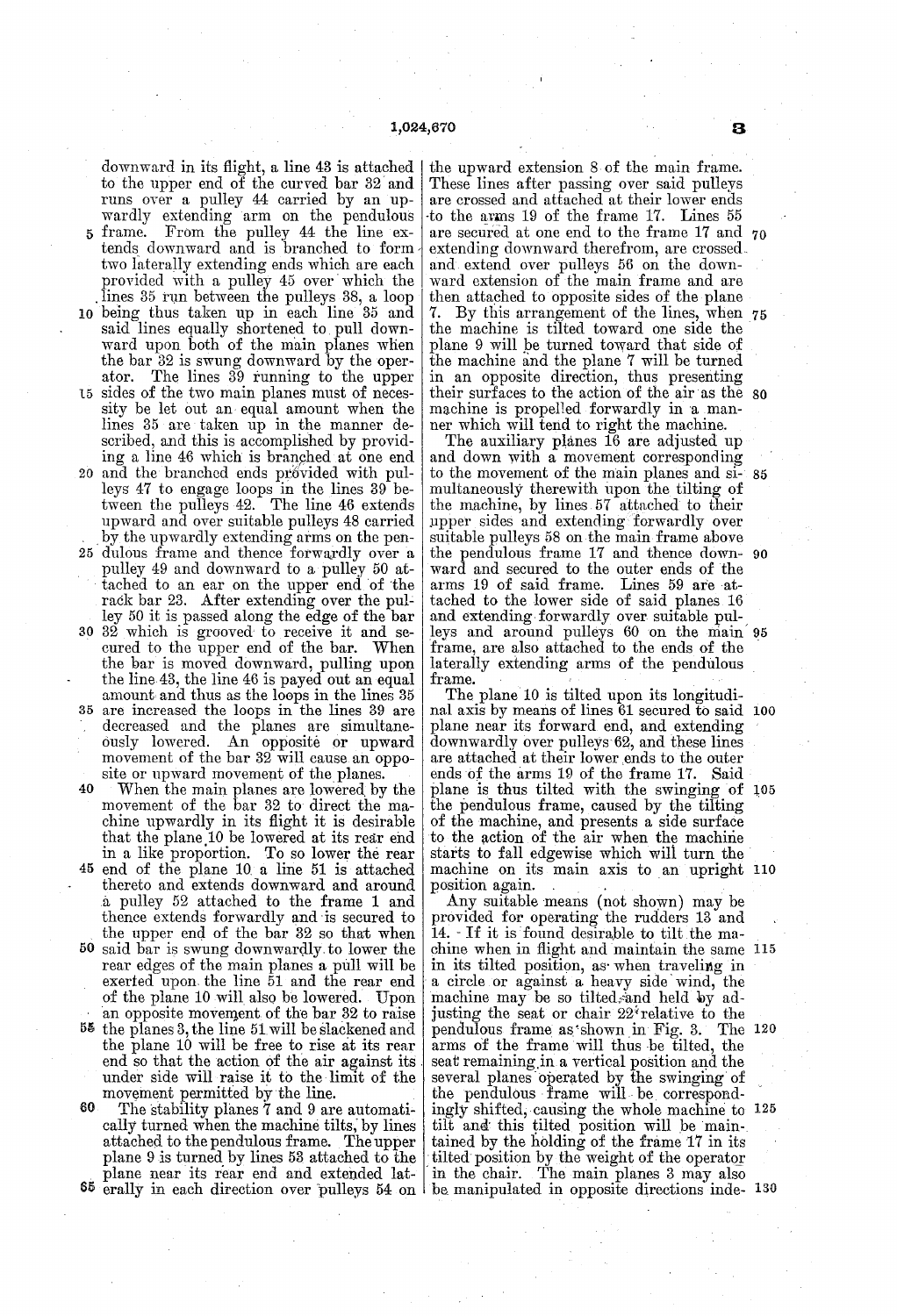by 5 which it is turned to hold the planes in their pendently or the swinging of the frame 17,<br>by turning the drum 26 by means of the<br>hand wheel 28 independently of said frame.<br>The drum may be held in the position to<br>which it is turned to hold the planes in their<br>adjusted p pins 29 with the holes in said frame. In this construction the equilibrium of the machine is automatically maintained by the

- 10 swinging of the pendulous frame and at the same time the operator may adjust any or all of the planes to suit the varying conditions of flight. He may also set planes and hold the same at any desired angle to main-
- $\mathbf{p}$ 20 and he has otherwise perfect control over it hold the same at any desired angle to maintain the machine in a tilted position during its flight. The operator is relieved from the necessity of watching the varying air currents in order to properly adjust his planes to maintain his machine in balance

to direct it as desired in its flight.<br>Having thus fully described my invention what I claim is: $-$ 

- 25 with its main axis extending in the direcand supported to turn upon a horizontally<br>extending axis angularly to the line of flight,<br>30 lines running from the main frame to the 1. An aeroplane comprising a main frame tion of the line of flight, main sustaining planes extending laterally from said frame upper side of each of said planes, lines running from the main frame to the lower side of each of said planes, means for forming loops in said lines to shorten the same and
- 35 turn the planes, and means for operating the loop forming means to simultaneously let out the lines running to one side of the planes and take up the lines running to the other side of said planes.
- 40 45 justable planes, a main frame to which the planes are attached, a frame pivotally sup ported upon an axis extending longitudi nally of the main frame to swing trans versely of Said frame upon the tilting of the aeroplane, means attached to said frame for<br>adjusting said planes when the said pivoted<br>frame swings, a pendulous weight carrying<br>member pivoted to swing upon an axis<br> $50$  coincident with the axis of said pivoted 55 2. An aeroplane comprising angularly adjustable planes, a main frame to which the frame, and means for adjustably connecting said pivoted frame and pendulous member<br>to cause the same to turn together upon the

6 65. to cause the same to turn to all the aeroplane.<br>
3. An aeroplane comprising angularly adjustable planes, a main frame, a pendulous<br>
member supported on the main frame to<br>
turn upon an axis extending longitudinally of the main axis of said frame, a drum turning upon an axis coincident with the axis upon which said pendulous member turns and rotatable independently of said men ber, and lines Secured at cine end to said drum to be wound thereon and at their opsame, said lines being also operatively attached to said pendulous member to be operated thereby upon the swinging of said member  $\text{member}_i$ 

4. An aeroplane comprising a main frame, 70<br>main sustaining plane niveted to turn an a main sustaining plane pivoted to turn an-<br>gularly to the line of flight, lines running gularly to the line of flight, lines running<br>to the upper and lower sides of said plane<br>to adjust the same, a pendulous frame upon<br>the main frame to which said lines are at 75 tached to operate the plane upon the swing-<br>ing of said pendulous frame, means for<br>forming loops in said lines to shorten the<br>same and turn the plane, an arm pivotally Same and turn the plane, an arm pivotally, Supported at one end to turn in a vertical plane longitudinally of the main frame, a short line attached to said arm and to the means, for forming the loop in the line running to one side of the plane, a pulley, and over said pulley and attached to the means for forming the loop in the line extending to the other side of the planes to simultane ously actuate both loop forming means when 80 a line attached to said arm and extending 85 the arm is turned and let out one loop in one 90

the arm is turned and let out one loop in one 90<br>line and take up the loop in the other line.<br>5. An aeroplane comprising two angularly<br>adjustable planes, a main frame to which<br>said planes are pivotally attached, a pendu-<br>l the main frame upon the tilting of the aeroplane, a drum arranged to turn upon an axis coincident with the axis of the pivotal sup-<br>port of the pendulous frame, lines attached site end to said drum to wind thereon and operatively connected to said pendulous frame to be operated by the swinging of said frame to adjust said planes, means for turning said drum independently of said frame, and means for forming a loop in each of said lines simultaneously shorten the same 100. 05 and adjust the planes independently of the operation of said drum and pendulous 116

posite entry to said planes, to aquist the for the turning of the drum, and an operate, 130 of said draw and person of said draw and personal person of said drum and personal personal personal personal personal personal personal personal personal personal personal personal personal personal personal personal pers said planes are pivotally supported, a pendu-<br>lous member comprising a seat for a person, erally thereof upon the tilting of the aero supported by the main frame to swing lat- 115 plane, a drum supported by the main frame,<br>a hand wheel to turn said drum, means on a hand wheel to turn said drum, means on<br>the hand wheel for engaging the frame and<br>holding the drum in the position to which 120 planes and at their opposite ends to the drum to wind thereon and operatively connected to the pendulous member, to be operated by the swinging of said member to ad- $\mathbf{R}\mathbf{B}$ <br>just the planes, a rack bar adjacent to the seat, means for forming a loop in each of the lines to operate the planes independently of the movement of the pendulous member